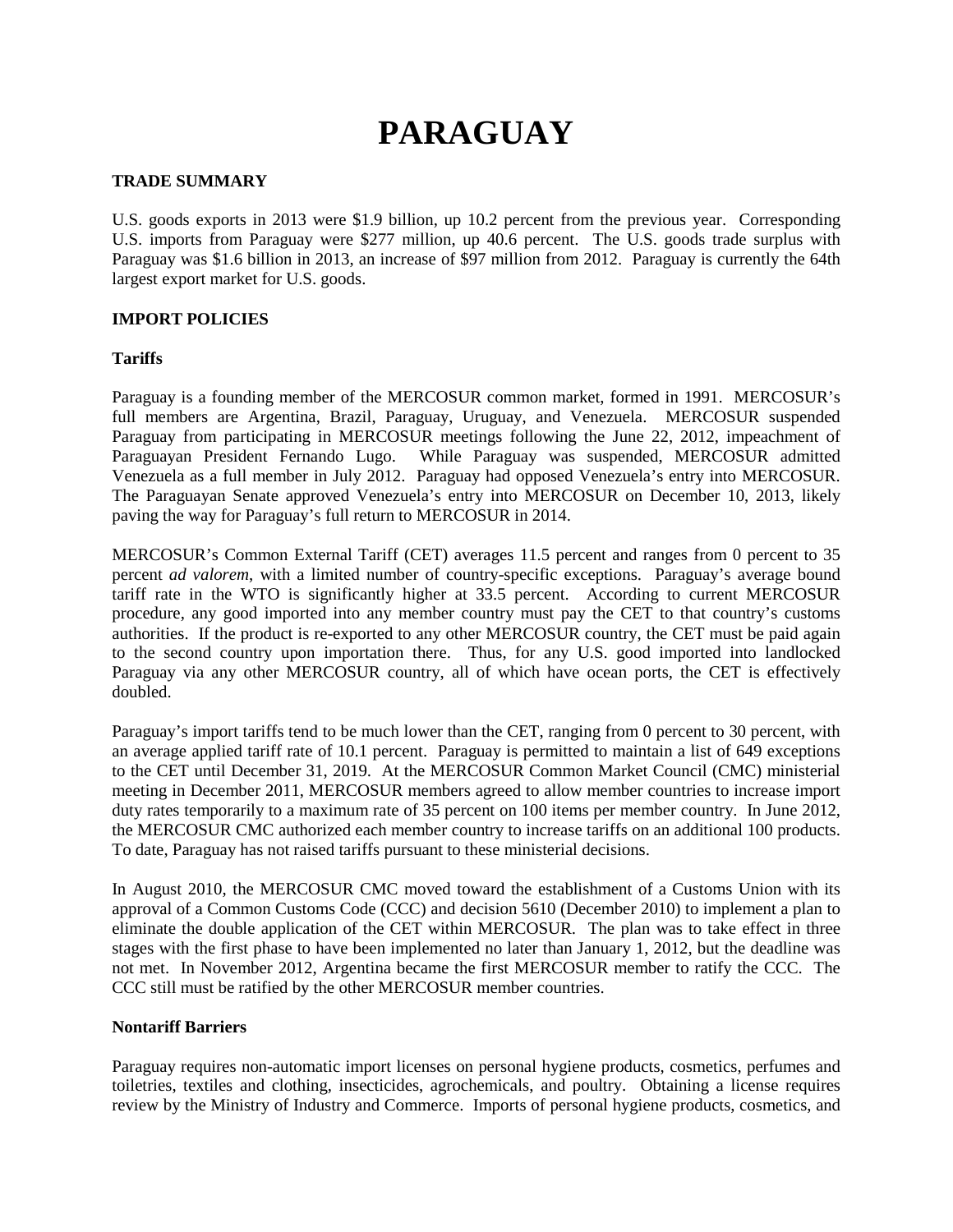perfumes and toiletries also require a health certification and therefore must undergo a review by the Ministry of Health. The process usually takes 10 days but can take up to 30 days for goods that require a health certification. Once issued, the health certifications are valid for 30 days.

Paraguay prohibits the importation of used cars over 10 years old and used clothing.

# **Customs Procedures**

Paraguay requires specific documentation for imports, such as the commercial receipt, certificate of origin, and cargo manifest, to be certified by either the Paraguayan consulate in the country of origin or at the Ministry of Foreign Affairs in Paraguay; the latter requires an additional fee.

Paraguay requires all companies operating in the country to contract the services of a customs broker. The customs broker fees are standardized by Paraguayan law.

# **GOVERNMENT PROCUREMENT**

Paraguay's Public Contracting Law stipulates that all public contracting at the national and local levels with a value in excess of approximately \$6,000 must be done via the National Bureau of Public Contracting (DNCP). Foreign firms can bid on tenders deemed "international" and on "national" tenders through the foreign firms' local legal agents or representatives. Paraguayan law gives preference to locally produced goods in public procurements open to foreign suppliers, even if the domestic good is up to 20 percent more expensive than the imported good. It is reported that Paraguay's public procurements involve widespread corruption.

On October 28, 2013 the Paraguayan Congress passed a law to promote Public-Private Partnerships (PPPs) in public infrastructure and allow for private sector entities to participate in the provision of basic services such as water and sanitation. Implementing regulations for the PPP law were signed on March 12, 2014. As a result, the Executive Branch can now enter into agreements directly with the private sector without the need for Congressional approval.

Paraguay is not a signatory to the WTO Agreement on Government Procurement.

# **INTELLECTUAL PROPERTY RIGHTS PROTECTION**

Paraguay was listed on the Special 301 Watch List in 2013, and the United States continues to monitor Paraguay under Section 306. In 1998, the United States initiated a Section 301 investigation of Paraguay and determined that Paraguay's acts, policies, and practices with respect to the protection and enforcement of intellectual property rights (IPR) were unreasonable and discriminatory and constituted a burden or restriction on U.S. commerce. The United States subsequently suspended the Section 301 investigation and negotiated a Memorandum of Understanding (MOU), which was intended to resolve the underlying IPR issues. The MOU was originally concluded in November 1998 and was extended several times thereafter. The MOU was renegotiated in 2008 and then extended in December 2009 and again in December 2011. The MOU expired on April 30, 2012, and the United States and Paraguay have not been able to agree on the terms for a new MOU. The United States is encouraged by Paraguay's creation of the National Directorate of Intellectual Property in 2013 and by Paraguayan officials' recent interest in concluding a new MOU.

While Paraguayan authorities have engaged in some raids and seizures of pirated and counterfeit goods, significant concerns remain because of weak border enforcement which allows for transshipment for counterfeit and pirated goods. Ineffective prosecution of IPR violators and court sentences are